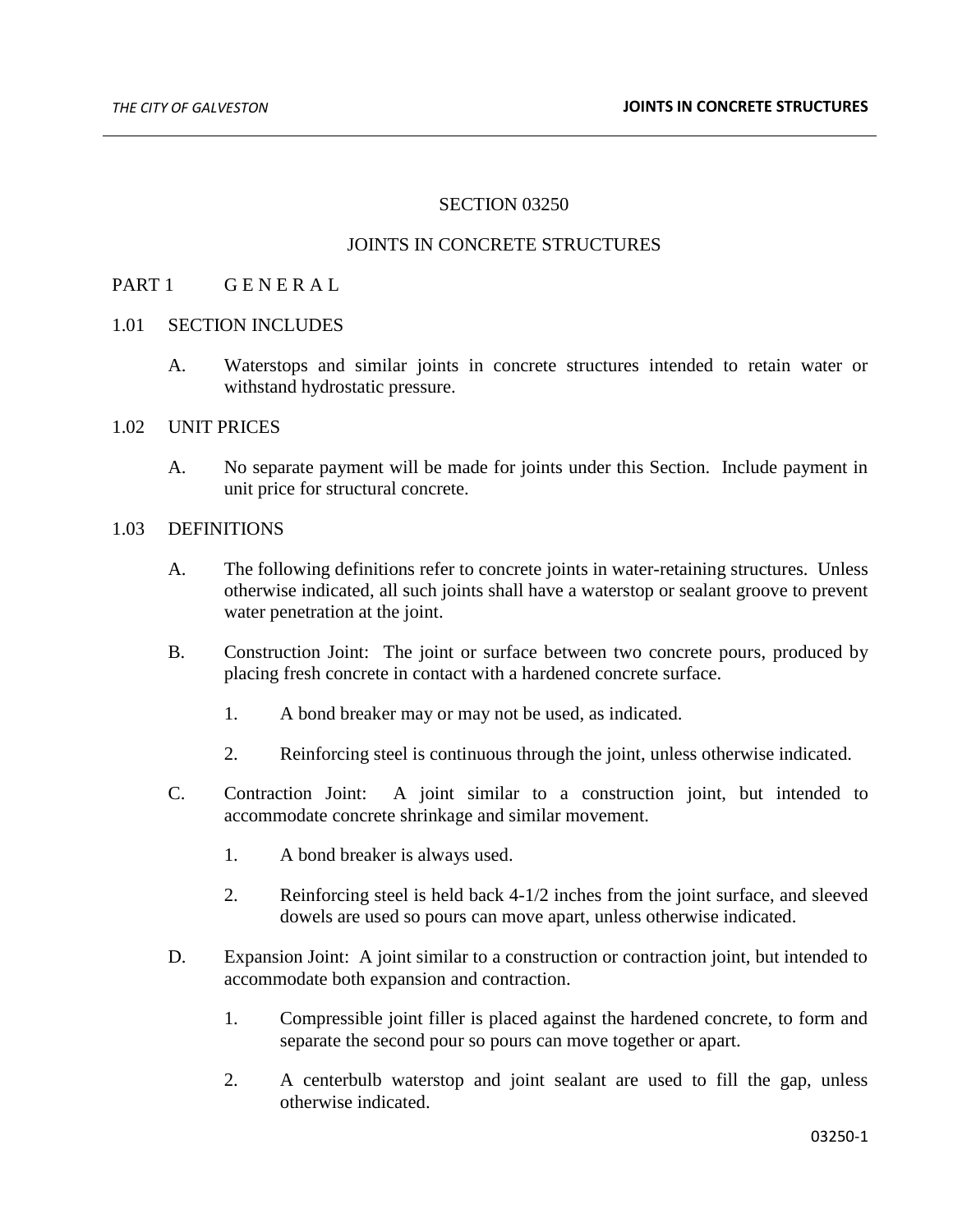- 3. Reinforcing steel is held back, and sleeved dowels are used to allow and control movement, unless otherwise indicated.
- E. Control Joint: A groove cut or formed in the face of a single pour, producing a weaker plane more likely to crack; used in an attempt to control locations of normal shrinkage cracks.
	- 1. Joint sealant is used to fill the groove.
	- 2. Reinforcing steel is continuous, since the pour is monolithic.

# 1.04 SUBMITTALS

- A. Submit under provisions of all provisions and sections of these specifications.
- B. Product Data: Information sufficient to indicate compliance with Contract Documents, including manufacturer's descriptive literature and specifications.
- C. Shop Drawings: Indicate type, size and location of each joint in each structure, and installation details.
- D. Samples: For extrusions, submit 6-inch lengths. For molded or fabricated items, submit whole items. Submit 6-inch beads for sealants and 6-inch square samples for coatings, on appropriate substrates.
- E. Quality Control Submittals: Submit manufacturer's instructions and recommendations for storage, handling and installation including material safety data sheets, and, where specified, test reports certified by an independent testing laboratory or the manufacturer, and manufacturer's certification that products furnished comply with Contract Documents.

### 1.05 QUALITY ASSURANCE

- A. Waterstop Inspection: Notify the Owner's Representative to schedule inspection at least 24 hours prior to work involving waterstop installation or fabrication of waterstop field joints.
- B. Defects include but are not limited to the following:
	- 1. Offsets at joints greater at any point than 1/16 inch or 15 percent of material thickness, whichever is less.
	- 2. Exterior cracks at joints due to incomplete bond, which are deeper at any point than 1/16 inch or 15 percent of material thickness, whichever is less.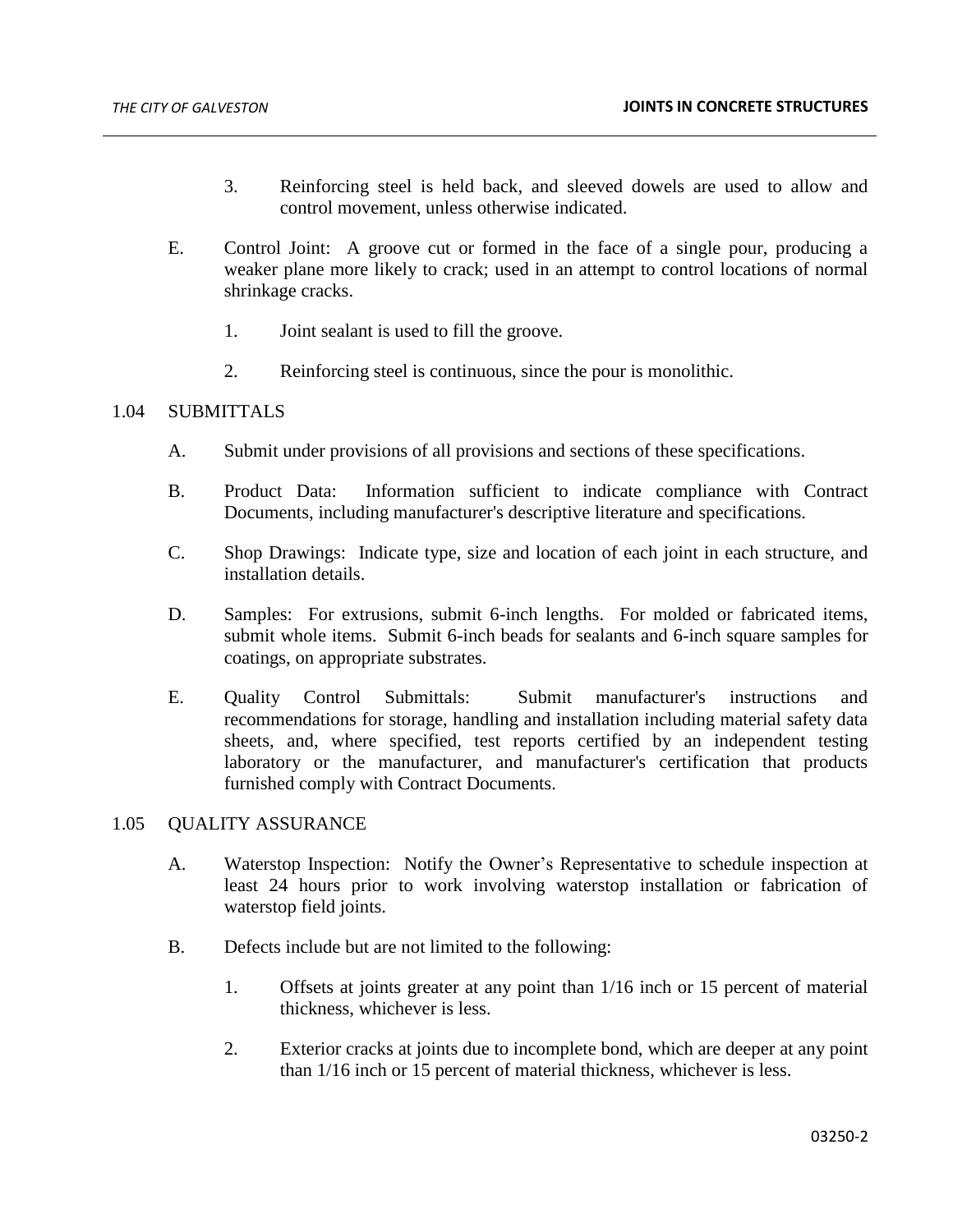- 3. At any point, any combination of offsets or exterior cracks resulting in a net reduction in the cross-sectional area of the waterstop greater than 1/16 inch or 15 percent of material thickness at any point, whichever is less.
- 4. Misalignment of joint resulting in misalignment of the waterstop in excess of 1/2 inch in 10 feet.
- 5. Porosity in the welded joint as evidenced by visual inspection.
- 6. Bubbles or inadequate bond which can be detected with a penknife. If, while probing the joint with the point of a penknife, the knife breaks through the outer portion of the weld into a bubble, the joint is defective.
- C. Field Joint Samples: Prior to use of the waterstop material in the field, fabricate and submit for review a sample of a fabricated mitered cross and a tee constructed of each size or shape of material to be used. Fabricate samples so material and workmanship represent fittings to be furnished. Field samples of fabricated fittings (crosses, tees, etc.) will be selected at random by the Owner for testing by a laboratory at Owner's expense; they shall have a tensile strength across the joints equal to at least 600 psi when tested in accordance with ASTM D638. Contractor shall pay cost of failed tests and retesting required by failures.
- D. Construction Joint Sealant: Prepare adhesion and cohesion test specimens, as specified, at intervals of 5 working days while sealants are being installed.
- E. Sealant material shall show no signs of adhesive or cohesive failure when tested in accordance with the following procedure in laboratory and field tests:
	- 1. Prepare sealant specimen between 2 concrete blocks (1 inch by 2 inches by 3 inches); spacing between the blocks shall be 1 inch. Use coated spacers (2 inches by 1-1/2 inches by 1/2 inch) to ensure sealant cross-sections of 1/2 inch by 2 inches with a width of 1 inch.
	- 2. Cast and cure sealant according to manufacturer's recommendations except that curing period shall be not less than 24 hours.
	- 3. Following curing period, widen the gap between blocks to 1-1/2 inches. Use spacers to maintain this gap for 24 hours prior to inspection for failure.
- F. Sealant Installer: A competent waterproofing specialty contractor, approved by sealant manufacturer, having a record of successful performance in similar installations. Before beginning work, sealant manufacturer's representative shall instruct installer's crew in proper method of application.

# 1.06 WARRANTY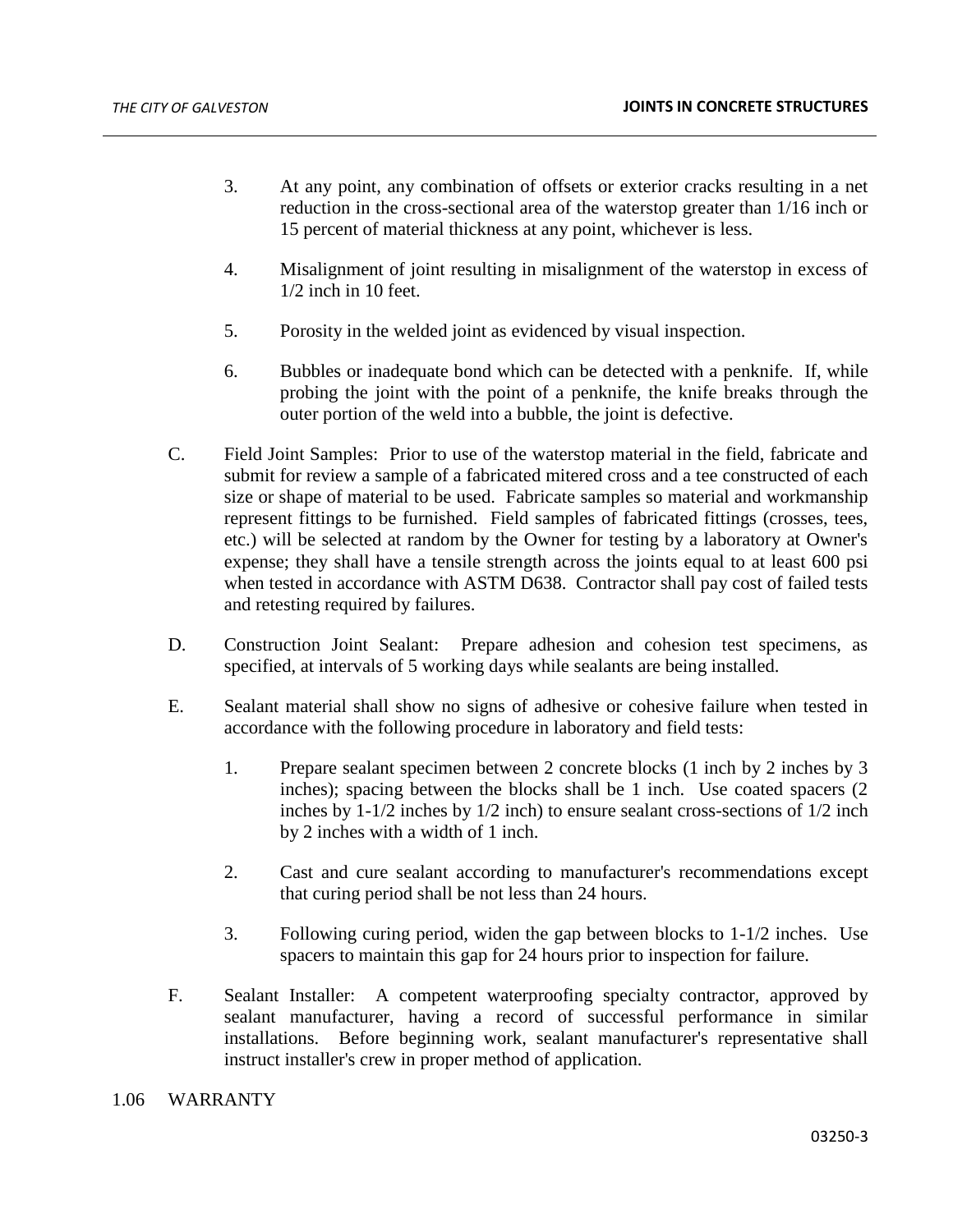A. Provide a written warranty covering entire sealant installation against faulty and incompatible materials and workmanship, and agreeing to repair or replace defective work at no additional cost to the Owner, for a period of 5 years.

### 1.07 DELIVERY, STORAGE AND HANDLING

- A. Deliver, store and handle materials in accordance with manufacturer's printed instructions.
- B. Store waterstops to permit free circulation of air around waterstop material.

## PART 2 PRODUCTS

### 2.01 EPA POTABLE CLASSIFICATION

A. All joint materials shall be materials that reach acceptability for use in potable water systems no later than 30 days after installation, as classified by the Environmental Protection Agency.

# 2.02 PVC WATERSTOPS

- A. Extrude from virgin polyvinyl chloride elastomer. Use no reclaimed or scrap material. Submit waterstop manufacturer's current test reports and manufacturer's written certification that the material furnished meets or exceeds Corps of Engineers Specification CRD-C572 and other specified requirements.
- B. Flat Strip and Center-Bulb Waterstops: As detailed, and as manufactured by: Kirkhill Rubber Co., Brea, California; Water Seals, Inc., Chicago, Illinois; Progress Unlimited, Inc., New York, New York; Greenstreak Plastic Products Co., St. Louis, Missouri; or equal acceptable to the Owner's Representative, provided that at no place shall waterstop thickness be less than 3/8 inch.
- C. Multi-Rib Waterstops: As detailed, and as manufactured by Water Seals, Inc., Chicago, Illinois; Progress Unlimited, Inc., New York, New York; Greenstreak Plastic Products Co., St. Louis, Missouri; or equal acceptable to the Owner's Representative. Use prefabricated joint fittings at intersections of ribbed-type waterstops.
- D. Other Waterstops: When types of waterstops not listed above are indicated on the Drawings, they are subject to these specifications.
- E. Waterstop Properties: When tested in accordance with specified standards, waterstop material shall meet or exceed the following requirements: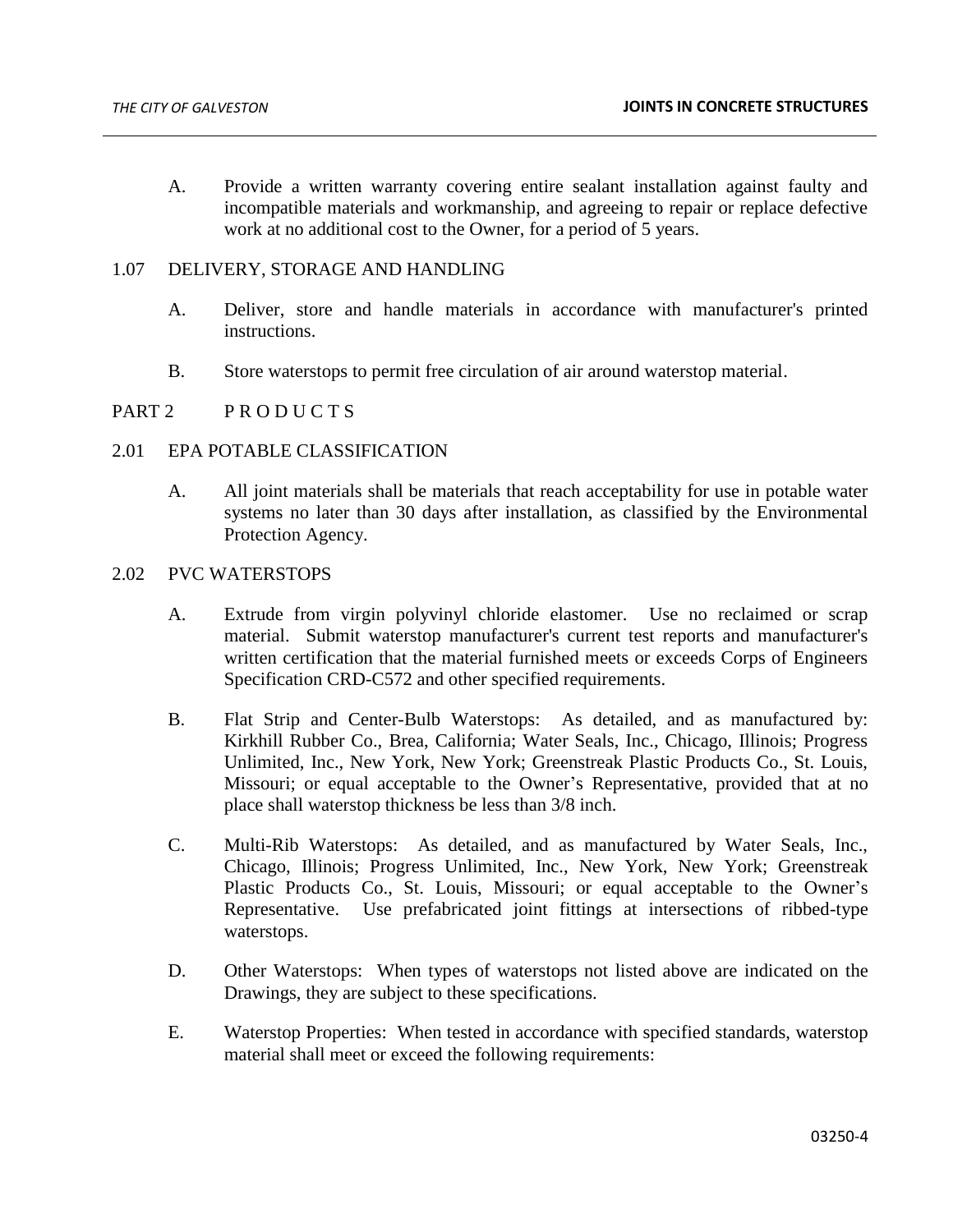| <b>Physical Property, Sheet Material</b> | Value         | <b>ASTM Standard</b> |
|------------------------------------------|---------------|----------------------|
| Tensile Strength-min (psi):              | 1750          | D638, Type IV        |
| Ultimate Elongation-min (percent):       | 350           | D638, Type IV        |
| Low Temp Brittleness-max (degrees F):    | $-35$         | D746                 |
| Stiffness in Flexure-min (psi):          | 400           | D747                 |
|                                          |               |                      |
| Accelerated Extraction (CRD-C572) -      |               |                      |
| Tensile Strength-min (psi):              | 1500          | D638, Type IV        |
| Ultimate Elongation-min (percent):       | 300           | D638, Type IV        |
|                                          |               |                      |
| Effect of Alkalies (CRD-C572) -          |               |                      |
| Change in Weight (percent):              | $+0.25/-0.10$ | ------               |
| Change in Durometer, Shore A:            | $+5$          | D2240                |
| Finished Waterstop -                     |               |                      |
| Tensile Strength-min (psi):              | 1400          | D638, Type IV        |
| Ultimate Elongation-min (percent):       | 280           | D638, Type IV        |

# 2.03 JOINT SEALANT

- A. Material: Polyurethane polymer designed for bonding to concrete which is continuously submerged in water. Use no material with an unsatisfactory history of bond or durability when used in joints of liquid-retaining structures.
- B. Sealant Properties at 73 degrees F, 50 percent relative humidity:

Work Life: 45 - 180 minutes

Time to Reach 20 Shore A Hardness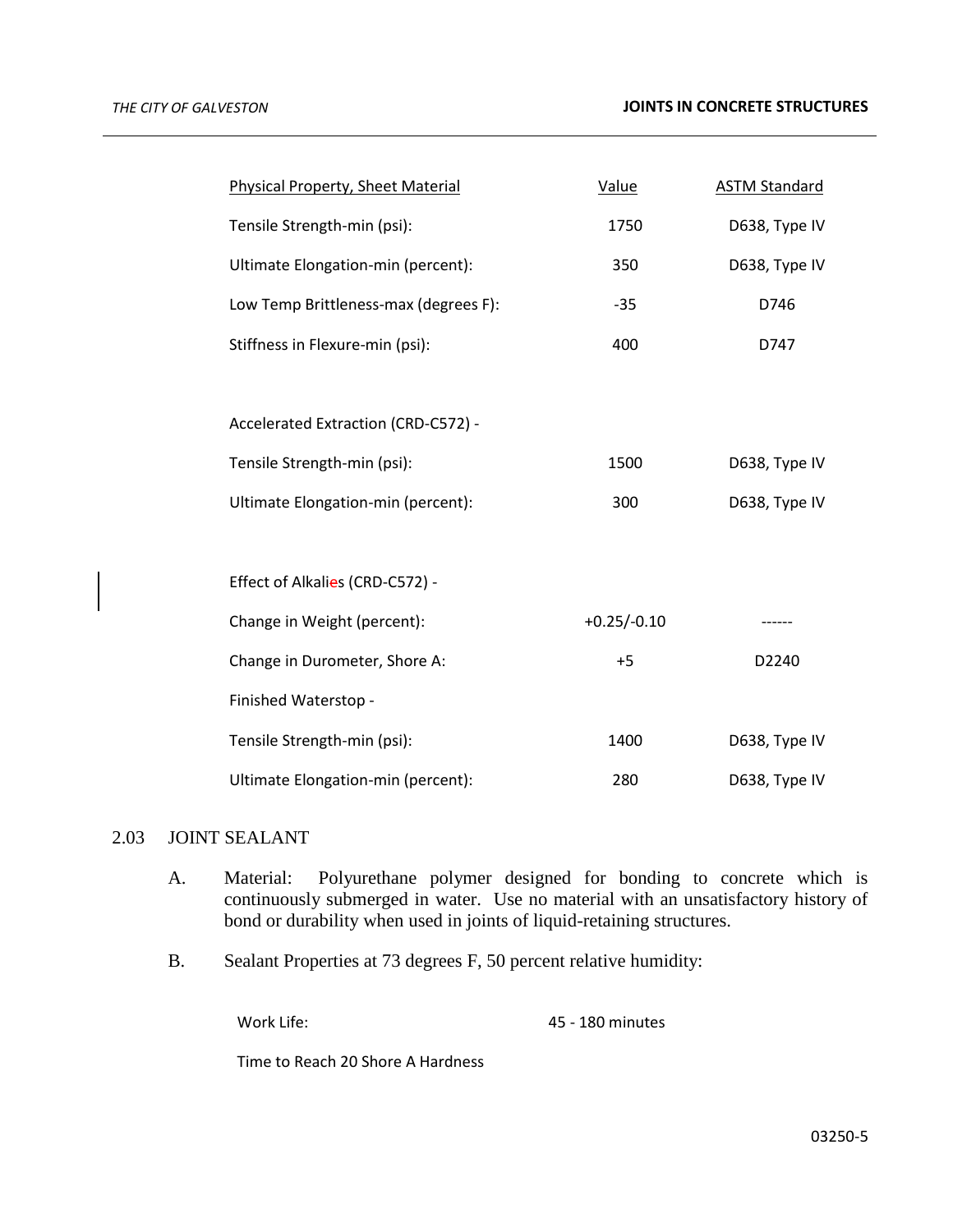| (at 77 degrees F, 200 gr quantity): | 24 hours, maximum                        |
|-------------------------------------|------------------------------------------|
| Ultimate Hardness (ASTM D2240):     | 20 - 45 Shore A                          |
| Tensile Strength (ASTM D412):       | 200 psi, minimum                         |
| Ultimate Elongation (ASTM D412):    | 400 percent, minimum                     |
| Tear Resistance (Die C ASTM D624):  | 75 pounds per inch of thickness, minimum |
| Color:                              | Light Gray                               |

- C. Polyurethane Sealants for Waterstop Joints in Concrete:
	- 1. Sealant: 2-part polyurethane; when cured, sealant shall meet or exceed ANSI/ASTM C920 or Federal Specification TT-S-0227 E(3) for 2-part material.
	- 2. Vertical and overhead horizontal joints: Use only "non-sag" compounds meeting ANSI/ASTM C920, Class 25, Grade NS, or Federal Specification TT-S-0227 E(3), Type II, Class A.
	- 3. Plane horizontal joints: Self-leveling compounds meeting ANSI/ASTM C920, Class 25, Grade P, or Federal Specification TT-S-0227 E(3), Type I. For joints subject to either pedestrian or vehicular traffic, use a compound providing non-tracking characteristics and having a Shore A hardness range of 35 to 45.
	- 4. Primer: Use only compatible materials manufactured or recommended for the application by the sealant manufacturer, in accordance with the printed instructions and recommendations of the sealant manufacturer.
- D. Acceptable Products: Polymeric Systems Inc. "PSI-270"; Pacific Polymers "Elastothane 227R"; Sika Corporation "Sikaflex 2C", or equal acceptable to the Owner's Representative.
- E. Sealants for non-waterstop joints: Conform to Section 07920 Sealants and Caulking.

# 2.04 MISCELLANEOUS MATERIALS

- A. Bearing Pad: ASTM D2000 neoprene, Grade 2 or 3, Type BC, tensile strength 1450 psi, 60 durometer hardness, unless otherwise indicated.
- B. Neoprene Sponge: ASTM D1056, Type 2C3-E1 closed-cell expanded neoprene.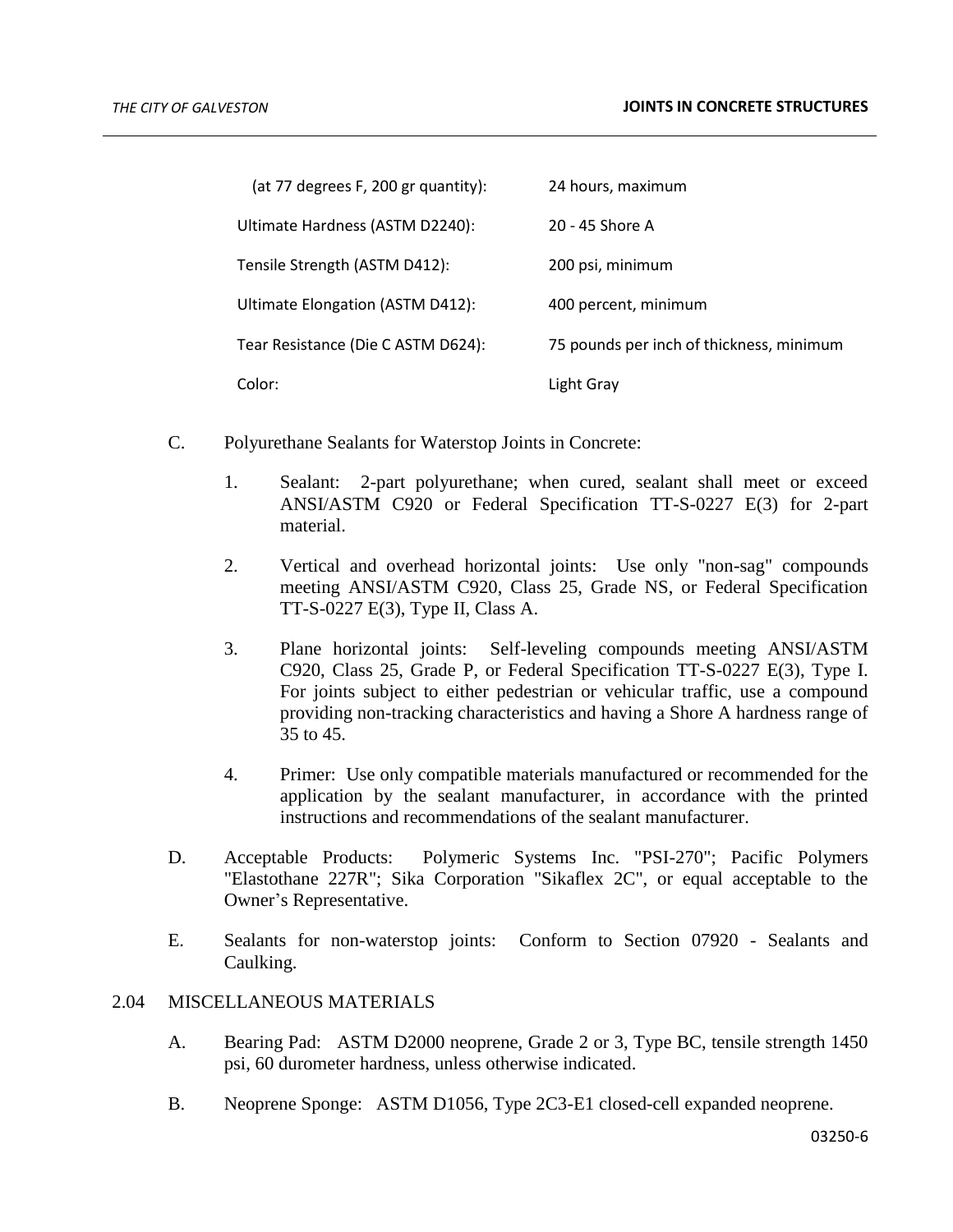- C. Preformed Joint Filler: ASTM D1752 Type I non-extruding type; neoprene sponge or polyurethane of firm texture, except as otherwise specified. Bituminous fiber type will not be permitted.
- D. Control Joint Former: Continuous plastic insert strips with anchorage ribs located at the bottom and an enlarged upper portion that is readily removable without damage to the concrete, and is sized to form sealant groove. Size to extend to at least 1/4 slab depth.
- E. Backing Rod: Extruded closed-cell polyethylene foam rod, compatible with joint sealant materials used, with a tensile strength not less than 40 psi, and compression deflection approximately 25 percent at 8 psi. Size: 1/8-inch larger in diameter than joint width, except use one-inch diameter rod for 3/4-inch wide joints.
- F. Bond Breaker: "Super Bond Breaker" manufactured by Burke Company, San Mateo, California; "Select Cure CRB", manufactured by Select Products Co., Upland, California, or equal acceptable to the Owner's Representative. Bond breaker shall contain a fugitive dye so areas of application will be readily distinguishable.
- G. Slip Dowels: Smooth epoxy-coated bars conforming to ASTM A775.
- H. PVC Tubing: ASTM D2241, Schedule SDR 13.5.

# 2.05 RESILIENT WATERSTOP

- A. Resilient waterstop, where called for on the Drawings, shall be either a bentonite or adhesive type material.
- B. Bentonite Waterstop:
	- 1. Material: 75 percent bentonite, mixed with butyl rubber-hydrocarbon containing less than 1.0 percent volatile matter, and free of asbestos fibers or asphaltics.
	- 2. Manufacturer's rated temperature ranges: For application, 5 to 125 degrees F; in service, -40 to 212 degrees F.
	- 3. Cross-sectional dimensions, unexpanded waterstop: One inch by 3/4 inch.
	- 4. Provide with adhesive backing capable of producing excellent adhesion to concrete surfaces.
- C. Adhesive Waterstop:
	- 03250-7 1. Adhesive waterstop shall be at least 2 inches in diameter and shall be Synko-Flex preformed plastic adhesive waterstop by Synko-Flex Products, Inc., or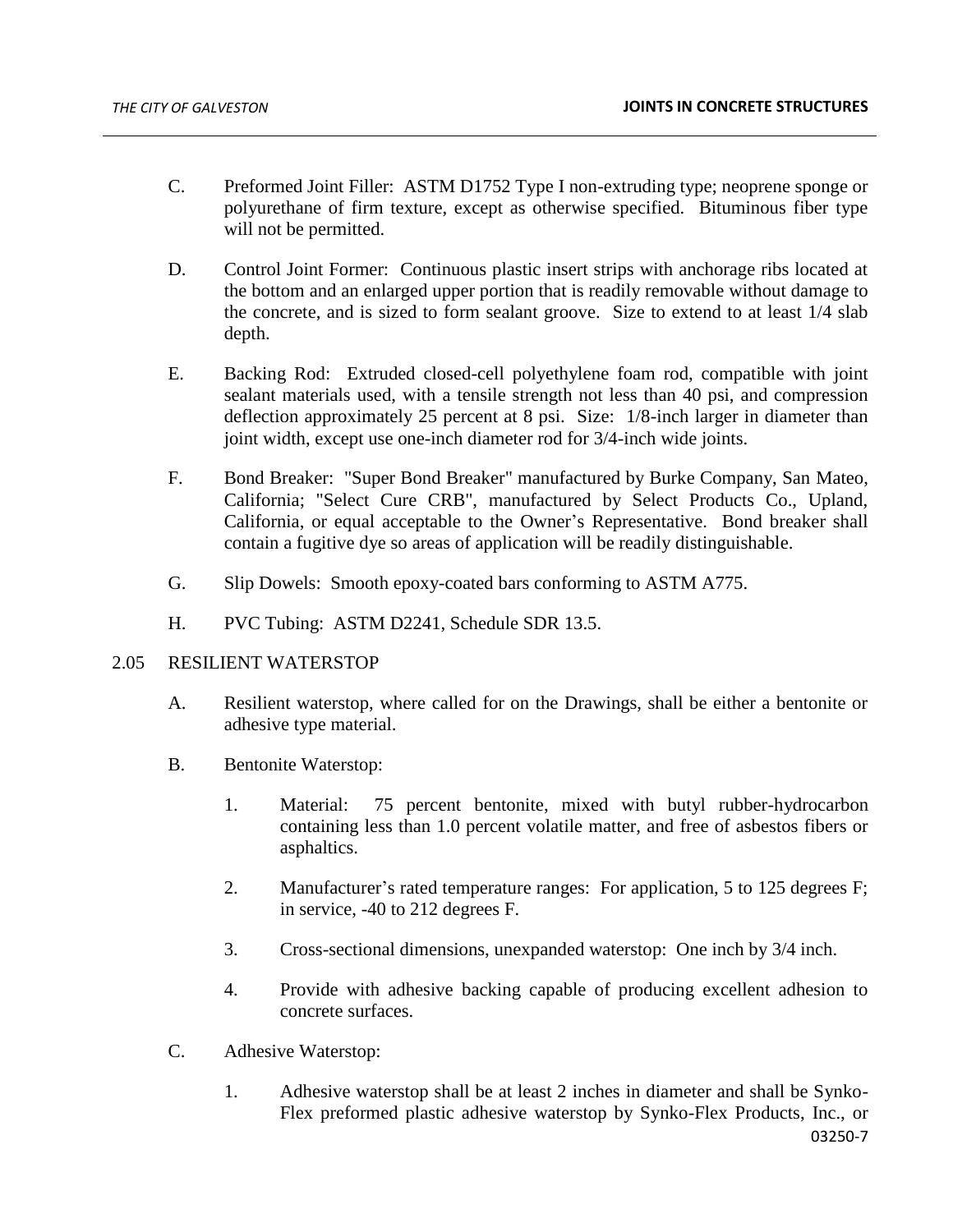equal. The waterstop shall meet or exceed requirements of Federal Specification SS-S-210A.

- 2. The adhesive waterstop shall be supplied wrapped completely by a two part protective paper.
- 3. The adhesive waterstop material shall have independent laboratory tests verifying that the material seals joints in concrete against leakage when subjected to a minimum of 30 psi water pressure for at least 72 hours.
- 4. Primer, to be used on hardened concrete surfaces, shall be provided by the same manufacturer as the waterstop material.

# PART 3 E X E C U T I O N

## 3.01 INSTALLATION

- A. Embed waterstops in concrete across joints as shown. Waterstops shall be continuous for the extent of the joint; make splices necessary to provide such continuity in accordance with manufacturer's instructions. Support and protect waterstops during construction operations; repair or replace waterstops damaged during construction.
- B. Install waterstops in concrete on one side of joints, leaving other side exposed until the next pour. When a waterstop will remain exposed for 2 days or more, shade and protect the exposed waterstop from direct rays of the sun during the entire exposure and until the exposed portion of the waterstop is embedded in concrete.

## 3.02 SPLICES IN WATERSTOPS

- A. Splice waterstops by heat-sealing adjacent waterstop sections in accordance with the manufacturer's printed instructions.
	- 1. Do not damage material by heat sealing.
	- 2. Splice tensile strength: At least 60 percent of unspliced material tensile strength.
	- 3. Maintain continuity of waterstop ribs and tubular center axis.
- B. Butt end-to-end joints of 2 identical waterstop sections may be made in the forms during placement of waterstop material.
- C. Prior to placement in formwork, prefabricate all waterstop joints involving more than 2 ends to be joined together, an angle cut, an alignment change, or the joining of 2 dissimilar waterstop sections, allowing not less than 24-inch long strips of waterstop material beyond the joint. Upon inspection and approval by the Owner's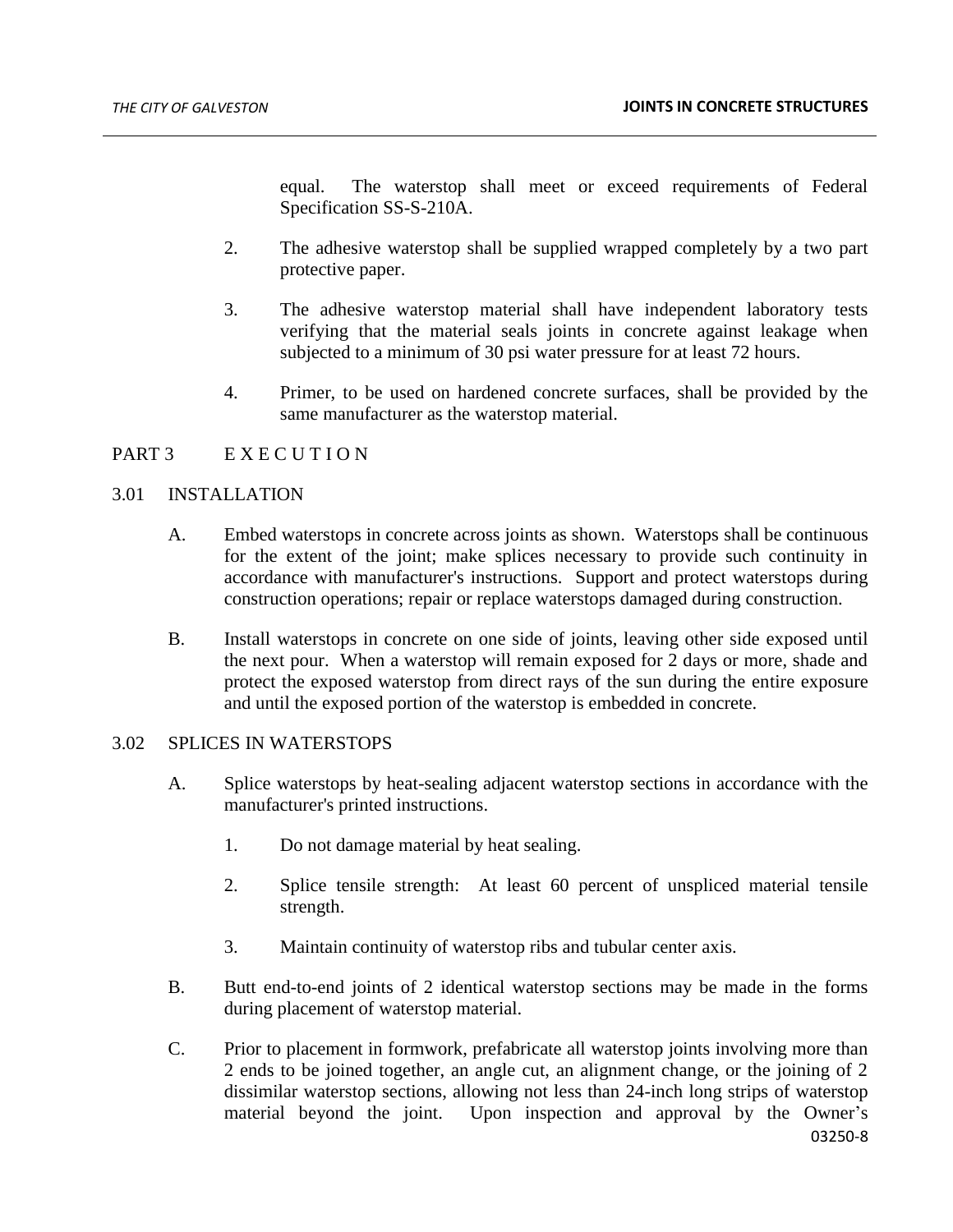Representative, install prefabricated waterstop joint assemblies in formwork, and butt-weld ends of the 24-inch strips to the straight-run portions of waterstop in the forms.

D. Where a center bulb waterstop intersects and is joined to a non-center bulb waterstop, take care to seal the end of the center bulb, using additional PVC material if needed.

### 3.03 JOINT CONSTRUCTION

- A. Setting Waterstops:
	- 1. Correctly position waterstops during installation. Support and anchor waterstops during progress of the work to ensure proper embedment in concrete. Locate symmetrical halves of waterstops equally between concrete pours at joints, with center axis coincident with joint openings. Thoroughly work concrete in joint vicinity for maximum density and imperviousness.
	- 2. Flat-strip waterstop: Prevent folding over by concrete during placement. Unless otherwise shown, hold waterstops in place with wire ties on 12-inch centers passed through the waterstop edge and tied to reinforcing steel.
		- a. Horizontal waterstops (with flat face in vertical plane): Hold in place by fastening upper waterstop edge to continuous supports.
		- b. Horizontal waterstops (with flat face in horizontal plane): Work concrete under waterstops by hand to eliminate air and rock pockets.
	- 3. Place center bulb waterstops in expansion joints centered on joint filler material.
	- 4. Where a waterstop in a vertical wall joint does not connect with any other waterstop, and is not intended to be connected to a waterstop in a future concrete placement, terminate the waterstop 6 inches below the top of the wall.
- B. Joint Location: Unless specifically noted otherwise, provide construction joints at 25 foot maximum spacing for concrete construction. Where joints are shown spaced greater than 40 feet apart, provide additional joints to maintain the 25-foot maximum spacing. Submit joint locations for review by the Owner's Representative.
- C. Joint Preparation: Prepare surfaces in accordance with Section 03310 Structural Concrete. Unless otherwise indicated, bonding is required at horizontal concrete joints in walls. Except on horizontal wall construction joints, wall-to-slab joints, or where otherwise shown or specified, at joints where waterstops are required, coat the joint face of the first pour with bond breaker as specified.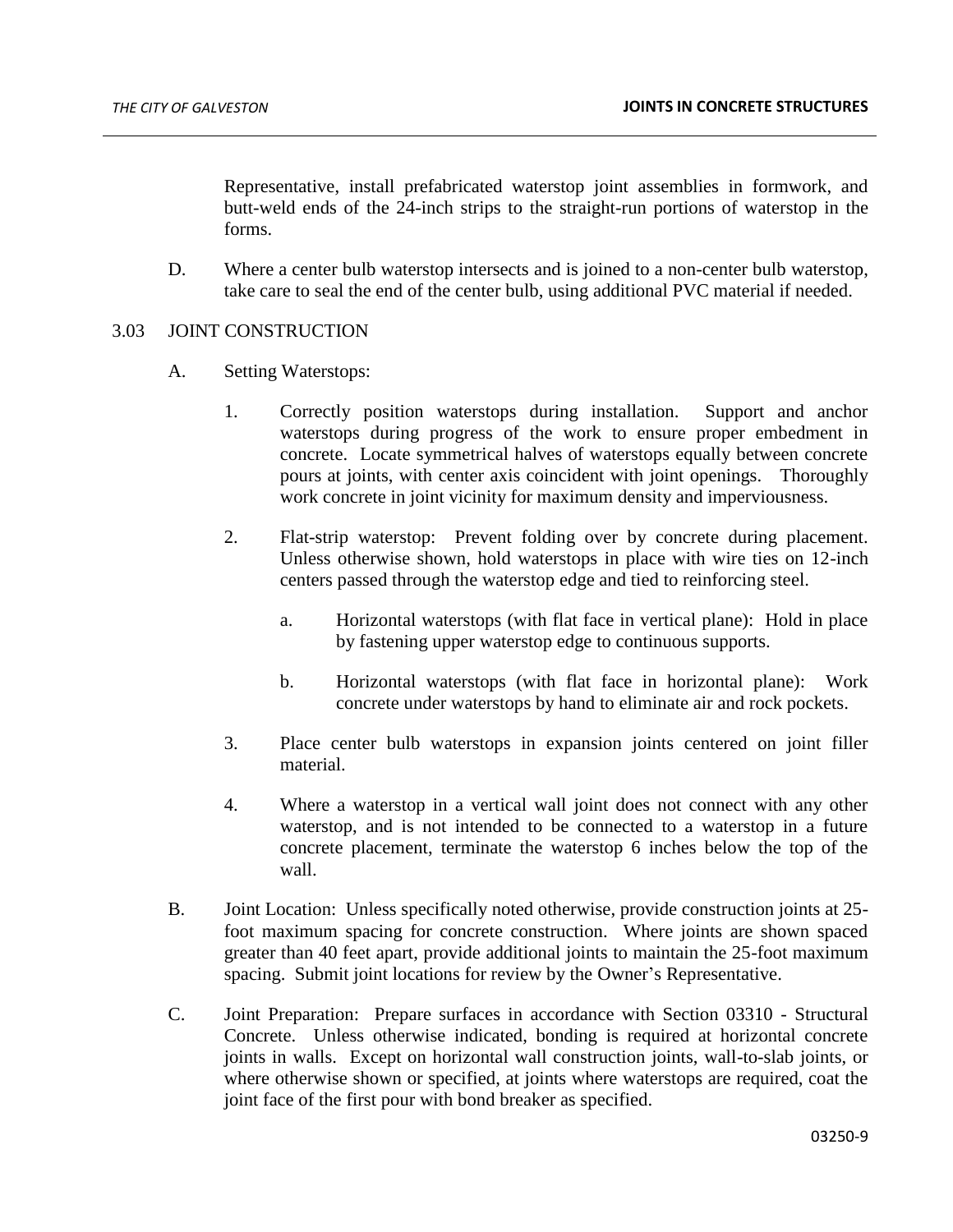- D. Replacement of Defective Field Joints: Replace waterstop field joints showing evidence of misalignment, offset, porosity, cracks, bubbles, inadequate bond or other defects with products and joints complying with Contract Documents.
- E. Construction Joint Sealant:
	- 1. In water-bearing floor slabs and elsewhere where indicated, provide construction joints with tapered grooves filled with construction joint sealant. Leave groove- forming material in place until time grooves are cleaned and filled with joint sealant. After removing groove forms, remove laitance and fins and sandblast the grooves. Allow grooves to dry thoroughly, then blow out, immediately prime surfaces, place bond-breaker tape in bottom of groove and fill with construction joint sealant. Use no sealant without a primer. Completely fill sealant grooves. Thoroughly clean areas designated to receive sealant, as specified for tapered grooves, prior to sealant application.
	- 2. Mix and install primer and sealant in accordance with manufacturer's printed instructions and recommendations. Do not coat sides of sealant groove with bond breaker, curing compound or other substance which would interfere with proper sealant bond. Allow at least 7 days for sealant to achieve final cure before filling structure with water.
	- 3. Thoroughly and uniformly mix 2-part catalyst-cured material.
	- 4. Remove and replace improperly cured sealants after the manufacturer's recommended curing time; thoroughly sandblast the groove to remove all traces of uncured or partially-cured sealant and primer, then re-prime and reseal with specified sealant.
- F. Resilient Waterstop:
	- 1. Install resilient waterstop in accordance with manufacturer's instructions and recommendations except as otherwise indicated and specified.
	- 2. When requested by the Owner's Representative, provide technical assistance by manufacturer's representative in the field at no additional cost to the Owner.
	- 3. Use resilient waterstop only where complete confinement by concrete is provided; do not use in expansion or contraction joints.
	- 4. Where resilient waterstop is used in combination with PVC waterstop, lap resilient waterstop over PVC waterstop a minimum of 6 inches and place in contact with the PVC waterstop. Where crossing PVC at right angles, melt PVC ribs to form a smooth joining surface.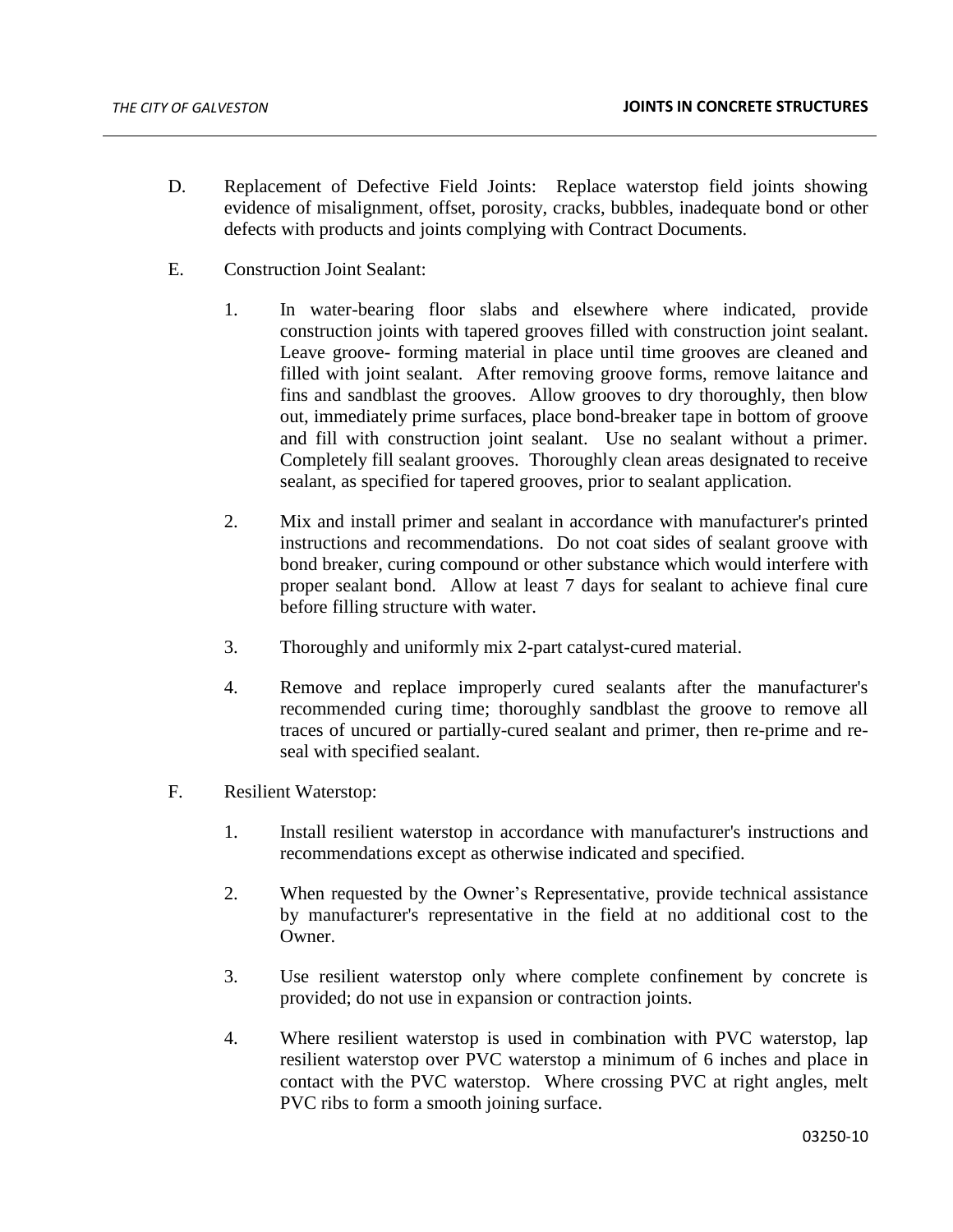- 5. At the free top of walls without connecting slabs, stop the resilient waterstop and grooves (where used) 6 inches from the top in vertical wall joints.
- 6. Bentonite Waterstop:
- 7. Locate bentonite waterstop as near as possible to the center of the joint and extend continuous around the entire joint. Minimum distance from edge of waterstop to face of member: 5 inches.
	- a. Where thickness of the concrete member to be placed on the bentonite waterstop is less than 12 inches, place waterstop in grooves at least 3/4 inch deep and 1-1/4 inches wide formed or ground into the concrete. Minimum distance from edge of waterstop placed in groove to face of member: 2.5 inches.
	- b. Do not place bentonite waterstop when waterstop material temperature is below 40 degrees F. Waterstop material may be warmed so that it remains above 40 degrees F during placement but means used to warm it shall in no way harm the material or its properties. Do not install waterstop where air temperature falls outside manufacturer's recommended range.
	- c. Place bentonite waterstop only on smooth and uniform surfaces; grind concrete smooth if necessary to produce satisfactory substrate, or bond waterstop to irregular surfaces using an epoxy grout which completely fills voids and irregularities beneath the waterstop material. Prior to installation, wire brush the concrete surface to remove laitance and other substances that may interfere with bonding of epoxy.
	- d. In addition to the adhesive backing provided with the waterstop, secure bentonite waterstop in place with concrete nails and washers at 12-inch maximum spacing.
- 8. Adhesive Waterstop:
	- a. Thoroughly clean the concrete surface on which the waterstop is to be placed with a wire brush and coat with primer.
	- b. If the surface is too rough to allow the waterstop to form a complete contact, grind to form an adequately smooth surface.
	- c. Install the waterstop with the top protective paper left in place. Overlap joints between strips a minimum of 1 inch and cover back over with the protective paper.